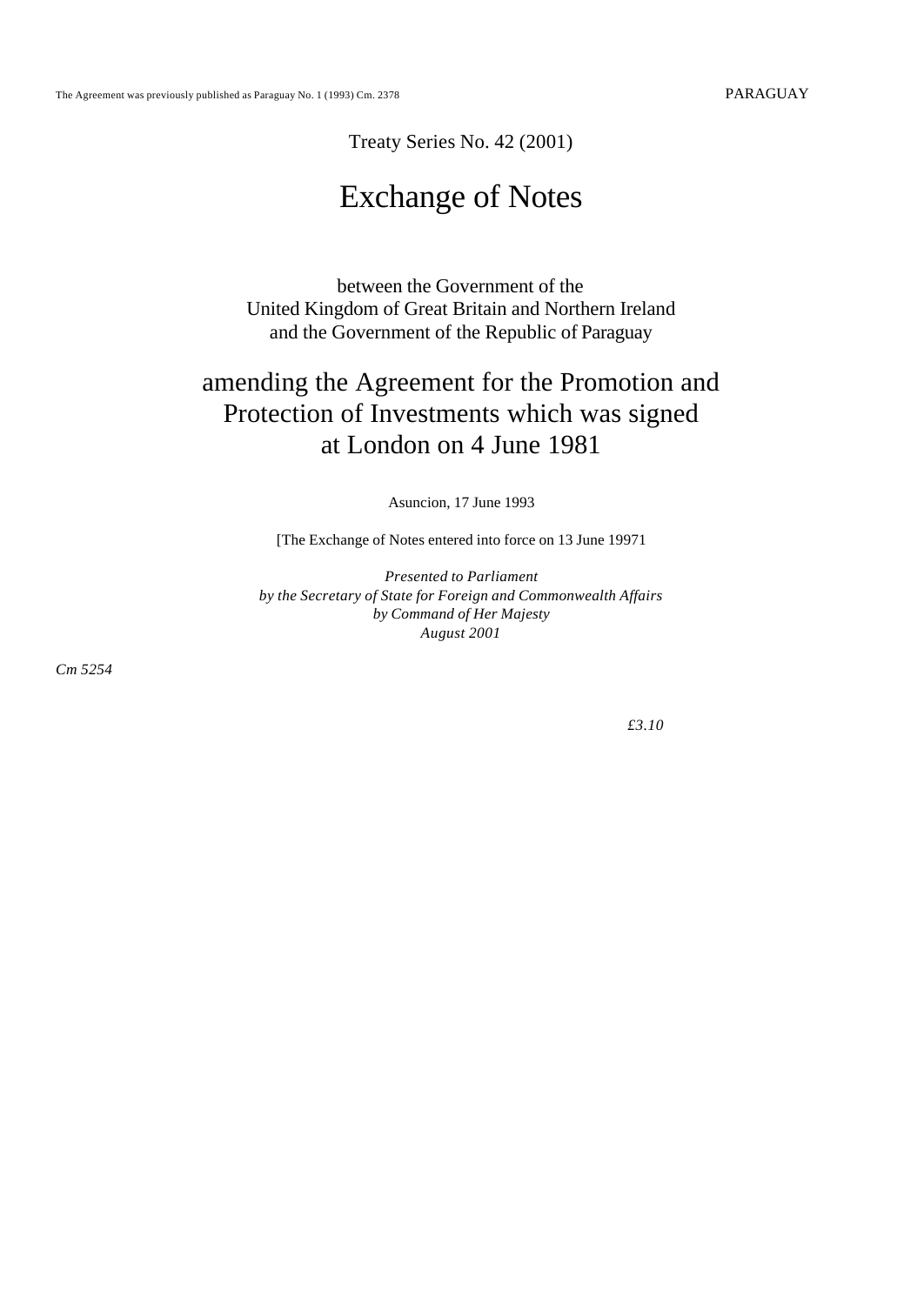# **[Translation of No. 11]**

#### "Ambassador:

"I have the honour to refer to the Agreement between the ' Government of the United Kingdom of Great Britain and Northern Ireland and the Government of the Republic of Paraguay for the Promotion and Protection of Investments which was signed at London on 4 June 1981 and to discussions which have recently taken place between representatives of the two Governments.

"As a result of those discussions 1 have the honour to propose on behalf of the Government of the Republic of Paraguay that the Agreement be amended as set out below.

"A. The existing Article 1 should be deleted and replaced by the following:

#### ARTICLE 1

#### **Definitions**

"For the purposes of this Agreement:

(a) "investment" means every kind of asset as defined according to the laws and regulations of the Contracting Party in whose territory the investment is made and admitted in accordance with this Agreement and in particular, though not exclusively, includes:

(i) movable and immovable property and any property rights such as mortgages and liens;

(ii) stock, shares, debentures, commercial obligations and every other form of participation in companies established in the territory of one of the Contracting Parties;

(iii) claims to money directly related to a specific investment and any other right to performance under contract having a financial value;

(iv) intellectual property rights, goodwill, technical processes and know-how;

(v) business concessions conferred by law or under contract, including concessions to search for, cultivate, extract or exploit natural resources.

"No modification of the form in which assets have been invested shall affect their classification as investments. The term "investment" includes all investments, made before or after the date of entry into force of this Agreement, but the terms of this Agreement shall not apply to any dispute related to an investment that had arisen, or to a claim related to an investment that had been resolved, before its entry into force;

(b) "returns" means the amounts yielded by an investment and in particular, though not exclusively, includes profit, interest, capital gains, dividends, royalties and fees;

(c) "nationals" means:

(i) in respect of the United Kingdom: physical persons deriving their status as United Kingdom nationals from the law in force in any part of the United Kingdom or in any territory for the international relations of which the government of the United Kingdom are responsible;

(ii) in respect of the Republic of Paraguay: the Paraguayans who are such in accordance with its National Constitution and other regulations on the subject applicable in its territory.

(d) "companies" means:

in respect of the United Kingdom: companies, corporations, firms an( associations incorporated or constituted under the law in force in any pat of the United Kingdom or in any territory to which this Agreement is extended in accordance with the provisions of Article 11;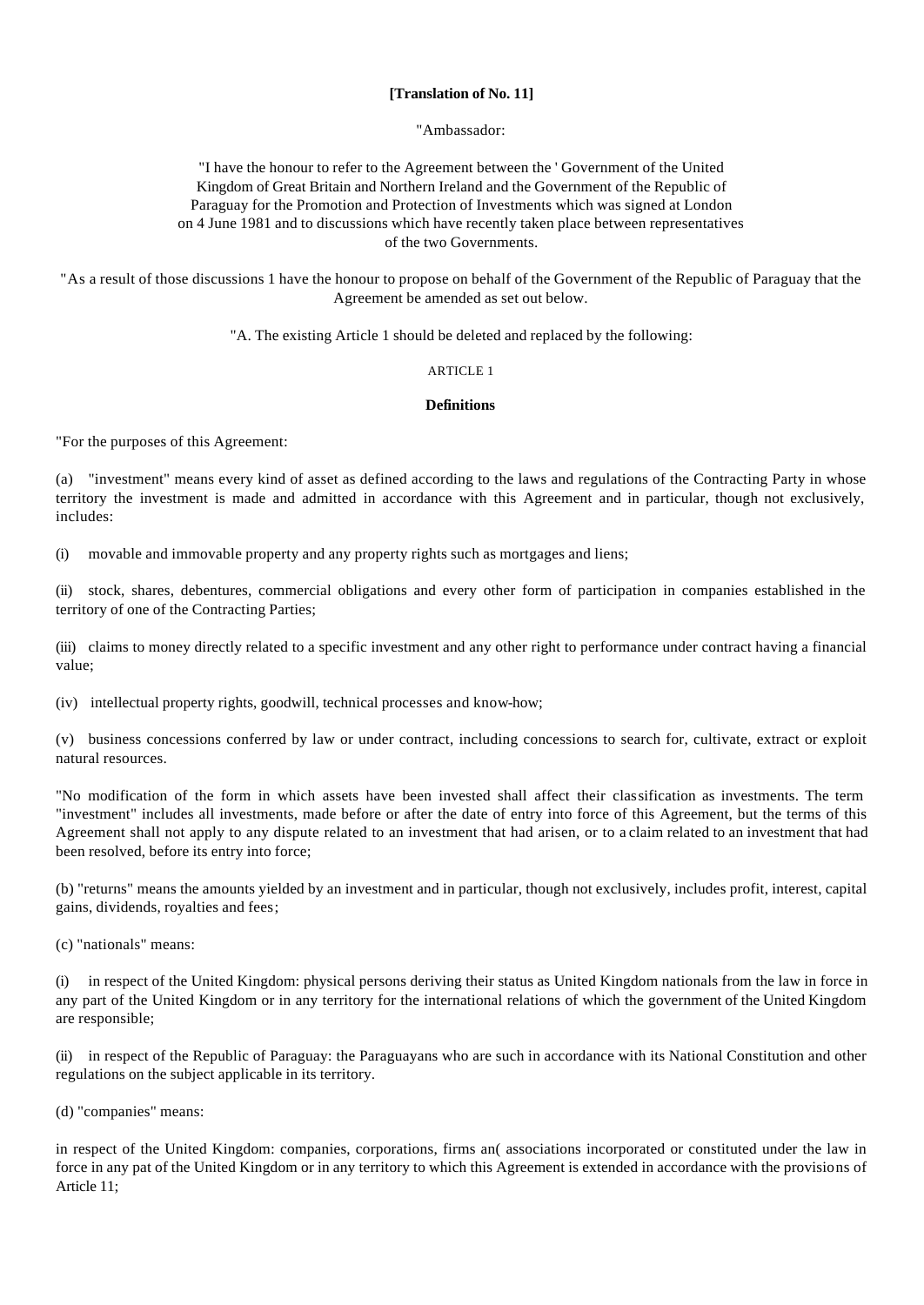in respect of the Republic of Paraguay: all those juridical persons created in accordance with the laws and regulations of the Republic of Paraguay or that have their domicile in the territory of the Republic of Paraguay.

(e) "territory" means:

(i) in respect of the United Kingdom: Great Britain and Northern Ireland, including the territorial sea and any maritime area situated beyond the territorial sea of the United Kingdom which has been or might in the future be designated under the national law of the United Kingdom in accordance with international law as an area within which the United Kingdom may exercise rights with regard to the sea-bed and subsoil and the natural resources and any territory to which this Agreement is extended in accordance with the provisions of Article 11;

(ii) in respect of the Republic of Paraguay: all the national territory."

"B. In **ARTICLE 3** add the following paragraph:

"(3) For the avoidance of doubt it is confirmed that the treatment provided for in paragraphs (1) and (2) above shall apply to the provisions of Articles 1 to 11 of this Agreement."

"C. At the end of paragraph (1) of **ARTICLE.** 4 add the following sentence:

"Resulting payments shall be freely transferable."

"D. The existing **ARTICLE** 5 should be deleted and replaced by the following:

# ARTICLE 5

# **Expropriation**

"(1) The investments of nationals or companies of one of the Contracting Parties shall not, in the territory of the other Contracting Party, be nationalised, expropriated or subjected to measures having effect equivalent to nationalisation or expropriation (hereinafter referred to as "expropriation") except for a public purpose and for a social benefit related to the internal needs of that Party and against prompt, adequate and effective compensation. Such compensation shall amount to the market value of the investment immediately before the date of the expropriation taking effect or of the impending expropriation becoming public knowledge, whichever is the earlier, shall include interest at the normal commercial rate applicable in the territory of the Contracting party which made the expropriation, until the date of payment, shall be made without delay and be effectively realizable and freely transferable. The national or company affected shall have the right to establish promptly by a judicial or other independent proceeding, in the territory of the Contracting Party making the expropriation, the lawfulness of the expropriation and the amount of compensation in accordance with the principles set out in this paragraph.

"(2) Where a Contracting Party expropriates the assets of a company which is incorporated or constituted under the law in force in any part of its own territory, and in which nationals or companies of the other Contracting Party own shares, it shall ensure that the provisions of paragraph 1 of the Article are applied to the extent necessary to guarantee prompt, adequate and effective compensation in respect of their investment to such nationals or companies of the other Contracting Party who are owners of those shares".

"E. The existing **ARTICLE** 6 should be deleted and replaced by the following:

# ARTICLE. 6

# **Repatriation of. investment and Returns**

"Each Contracting Party shall in respect of investments guarantee to nationals or companies of the other Contracting Party the unrestricted transfer to the country where they reside of their investments and returns. Transfers of currency shall be effected without delay in the convertible currency in which the capital was originally invested or in any other convertible currency agreed by the investor and the Contracting Party concerned. Unless otherwise agreed by the investor transfers shall be made at the rate of exchange applicable on the date of transfer pursuant to the exchange regulations in force.

"F. The existing **ARTICLE** 8 should be deleted and replaced by the following:

ARTICLE 8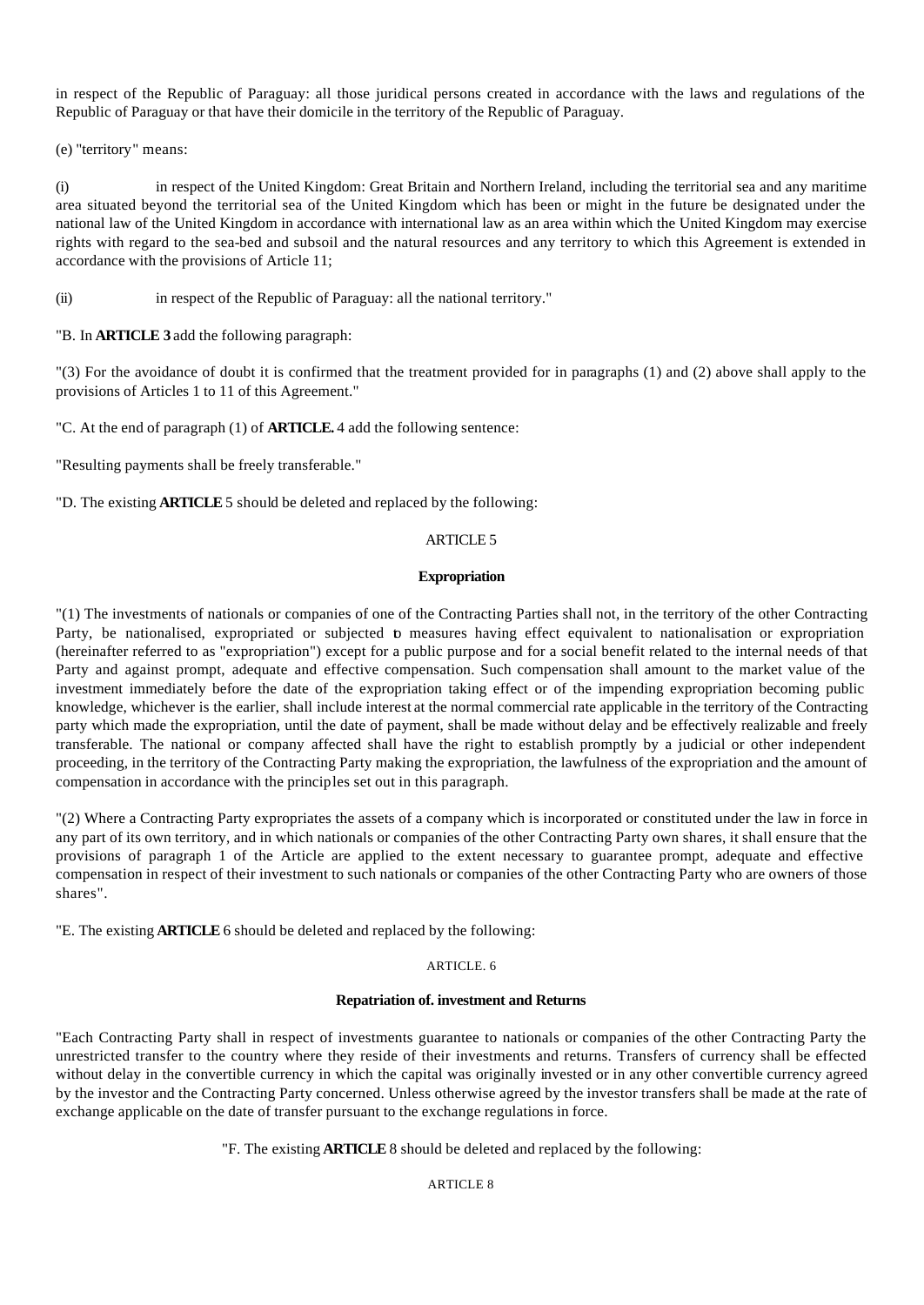#### Disputes

"(1) Any dispute with respect to investments within the meaning of this Agreement arising between a Contracting Party and a national or company of the other Contracting Party shall, wherever possible, be resolved by amicable consultation between the two parties to the dispute.

"(2) If after a period of three months after one of the parties raised the dispute the dispute has not been resolved, it shall be submitted, at the request of the national or company, either to:

(a) the national courts of the Contracting Party involved in the dispute; or

(b) international arbitration in the manner described in paragraph 3 of this Article.

"In the event of recourse to the national courts, the dispute may also be submitted to international arbitration if the final decision of the courts has been given but the parties are still in dispute.

"(3) In the event of recourse to international arbitration, the national or company involved may choose to submit the dispute to one of the following:

(a) the International Centre for the Settlement of Investment Disputes for settlement by conciliation or arbitration under the Convention on the Settlement of Investment Disputes between States and Nationals of Other States opened for signature at Washington on 18 March 1965; 1

(is) an "ad hoc" tribunal established in accordance with the Arbitration Rules of the United Nations Commission on International Trade Law.

"(4) The arbitral tribunal shall reach its decisions in accordance with the terms of the present Agreement, the laws of the Contracting Party that is involved in the disputeincluding its laws and regulations in respect of the conflict of laws-and the terms of any private agreements that may exist with respect to the investment as well as the principles of international law relating to the matter.

"(5) The arbitral award shall be final and binding on the parties on the dispute."

# "G. After **ARTICLE 10** add the following Article:

'Treaty Series No. 25 (1967) Cmnd. 3255.

# ARTICLE 10A

# **Applications of other Rules**

"If the provisions of law of either Contracting Party or obligations under international law existing at present or established hereafter between the Contracting Parties in addition to the present Agreement contain rules, whether general or specific, entitling investment by nationals or companies of the other Contracting Party to a treatment more favourable than is provided for by the present Agreement, such rules shall to the extent that they are more favourable prevail over the present Agreement.

If the foregoing proposal is acceptable to the Government of the United Kingdom of Great Britain and Northern Ireland 1 have the honour to suggest that this letter and You Excellency's reply to that effect shall constitute an Agreement between our two Governments in this matter which shall enter into force when each has notified the other in writing of the completion of the constitutional formalities which are required in it territory.

1 avail myself of this opportunity to renew to Your Excellency the assurances of m highest consideration.

ALEXIS FRUTOS VAESKEN

**No. 2**

*The British Ambassador at Asuncion to the Minister of Foreign Affairs of the Republic* 6 *Paraguay*

*Asuncion*